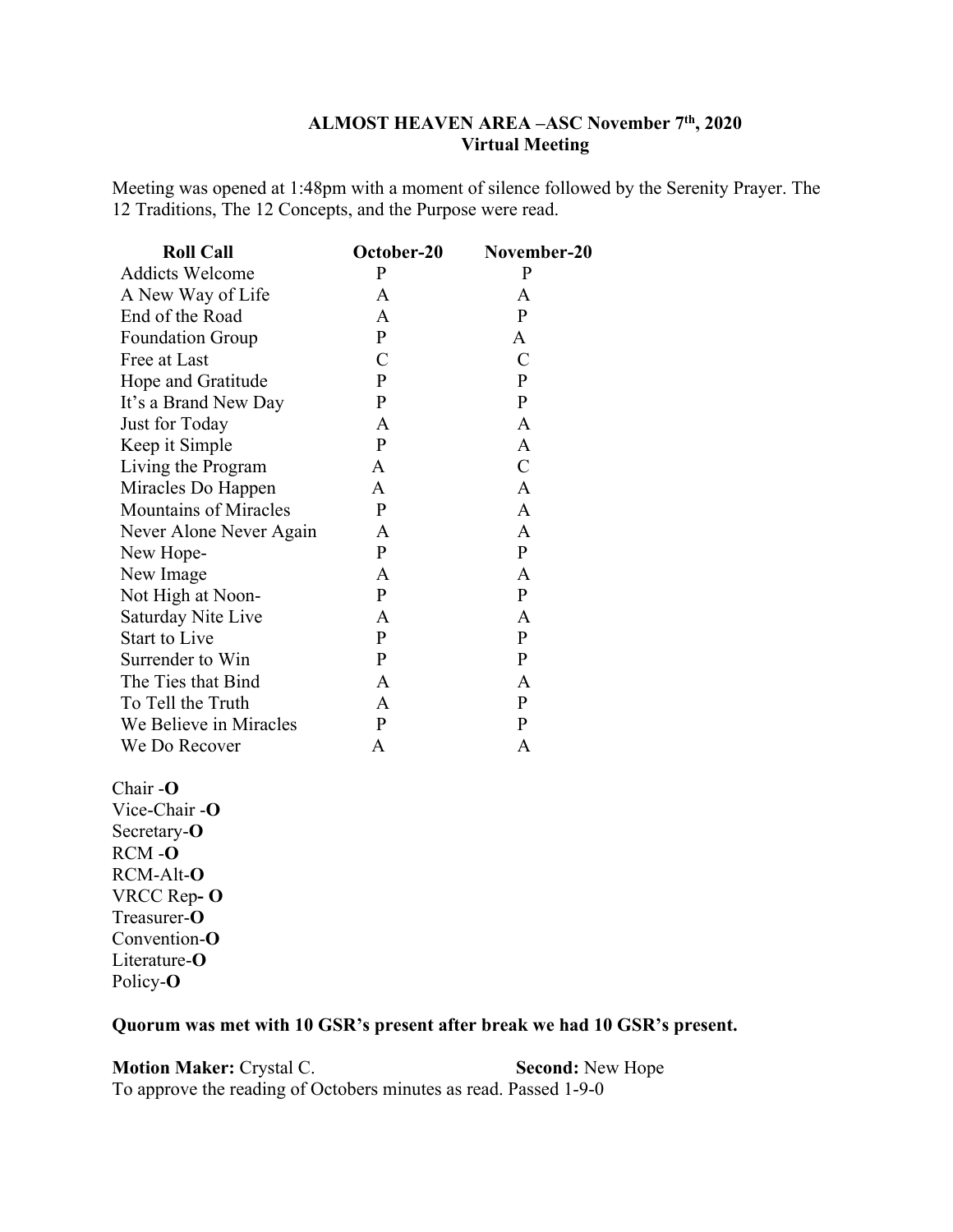#### **Recognition of New Attendees:** Jennifer D., Chasity W. **Groups not present for the past 2 months:**

A New Way of Life: Free at Last: Closed Living the Program: Closed Miracles Do Happen: Still Meeting New Image: Still Meeting in person Saturday Nite Live: Not Meeting The Ties that Bind:

**Chair Report:** No report submitted **Vice Chair Report:** No Report due to the position being open **Treasurer Report:** 

# **GSR's Reports**

*Addicts Welcome: Dan D.* No Report submitted *End of the Road: Cedric W.*  Date/Time: Wednesday (730pm to 830Pm), Sunday (3pm to 430pm) Ave Attendee: 3-8 Ave HG Attendee: 1-2 Newcomer: 0 Needs/Concerns/Problems: We need support HG Event: None Position Vacant: None Area Donation: 0

*Hope and Gratitude: John C.* No Report submitted *It's a Brand New Day: Tho'mas G.* Not in Attendance but report submitted. Wednesday 7:30p-8:30P Avg Attendees—8 Hmpgrp Mem—4 NewCom—0 No Needs—Concerns Upcoming Events---: none No Position open Donation--\$40.00

#### *New Hope: Sherry V. GSR alt.*

New Hope meets Tuesday at 7:00. We are a hybrid meeting. We meet virtually and Face to Face with following COVID-19 guidelines.

We average about 4 virtually and 4 face to face

We have one upcoming event Misty M. will be celebrating 2 years on Nov 24<sup>th</sup>.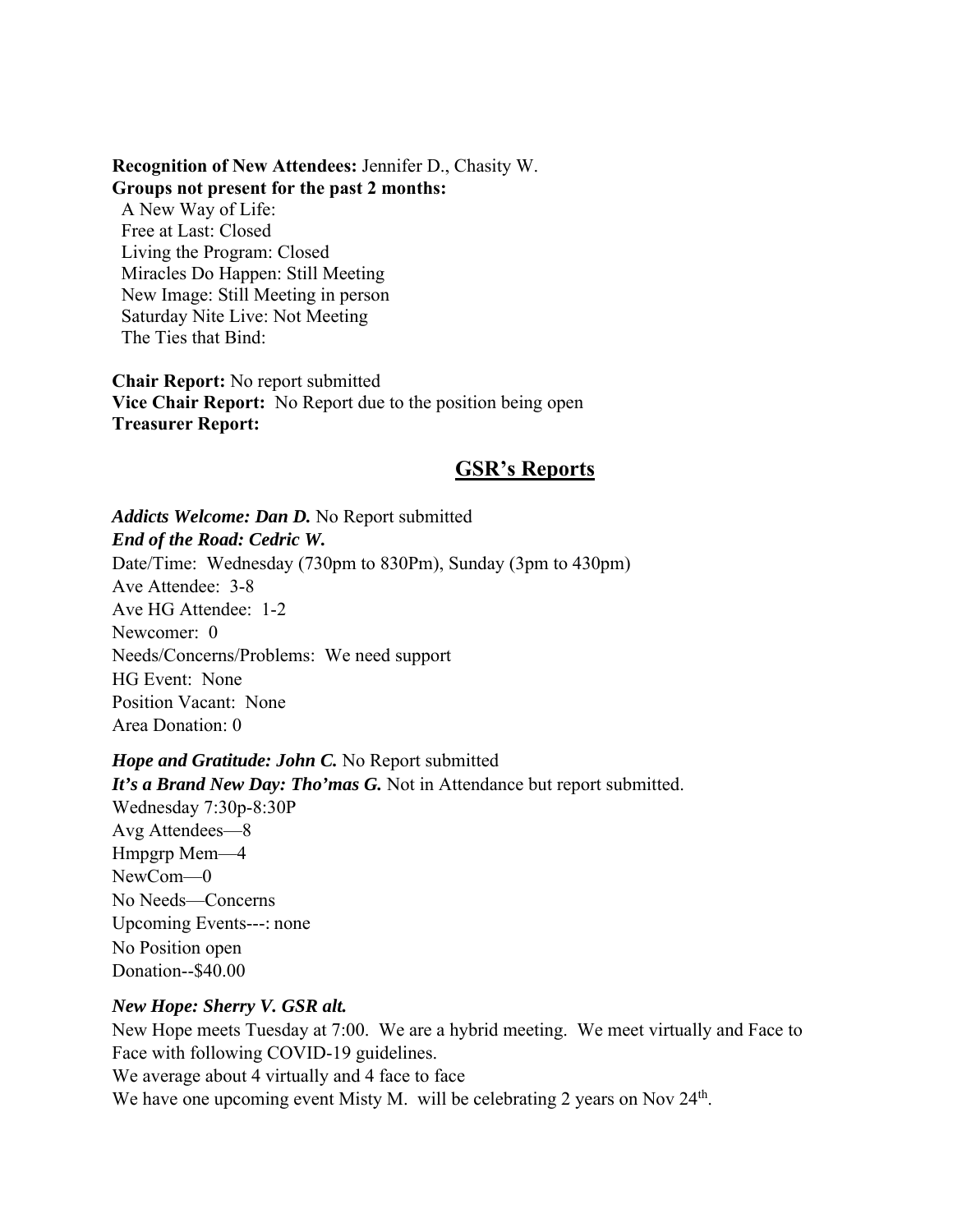We have no needs at this time We had 1 newcomer. We have a \$10.00 donation.

#### *Not High at Noon: Joseph H.* No Report submitted *Start to Live: Kurtz W.*

Date and Tome of Meeting: Fridays 8:15-9:15 (Currently a zoom meeting) Average number of attendees: 8 Number of home group members in attendance: 4-5 Total number of newcomers: 3 Does your group have any needs, concerns or problems at this time? (Please explain): no Upcoming Home Group events: Yahya A. 1 years 12/4 Are there any Home Group positions vacant: GSR Group donation to Area: \$20.00

## *Surrender to Win: Pam E.* No Report submitted

## *We Believe in Miracles: Don V.*

Date and Tome of Meeting: Tuesday 8:15-9:15 (Virtual only)

Average number of attendees: 7

Number of home group members in attendance: 2

Total number of newcomers: 2

Does your group have any needs, concerns or problems at this time? Yes, homegroup members and support

Upcoming Home Group events: none

Are there any Home Group positions vacant: yes all of them

Group donation to Area: \$0.00

# *To Tell the Truth: Lovell B.* No Report submitted

### **RCM Report-** None **RCM Alt. Report- I attended the 205<sup>th</sup> Regional Service Conference, there were 10 RCM's** present.

During open forum there were concerns brought up regarding not getting the regional minutes. There was a lot of discussion regarding this topic and the vice chair asked the secretary to please try harder to make sure everyone gets their minutes. As of today I still have not received the regional minutes to pass on to the area.

Old Business

**204-1** Maker: Policy Subcommittee Second: Joe B Beach Area RCM Change Addendum 1 Subcommittee's Creation and Purposes (Rev 2019): 7. Regional Speaker Jam: Section A From: A. Dates are to be the second Saturday of March and September (138th RSC)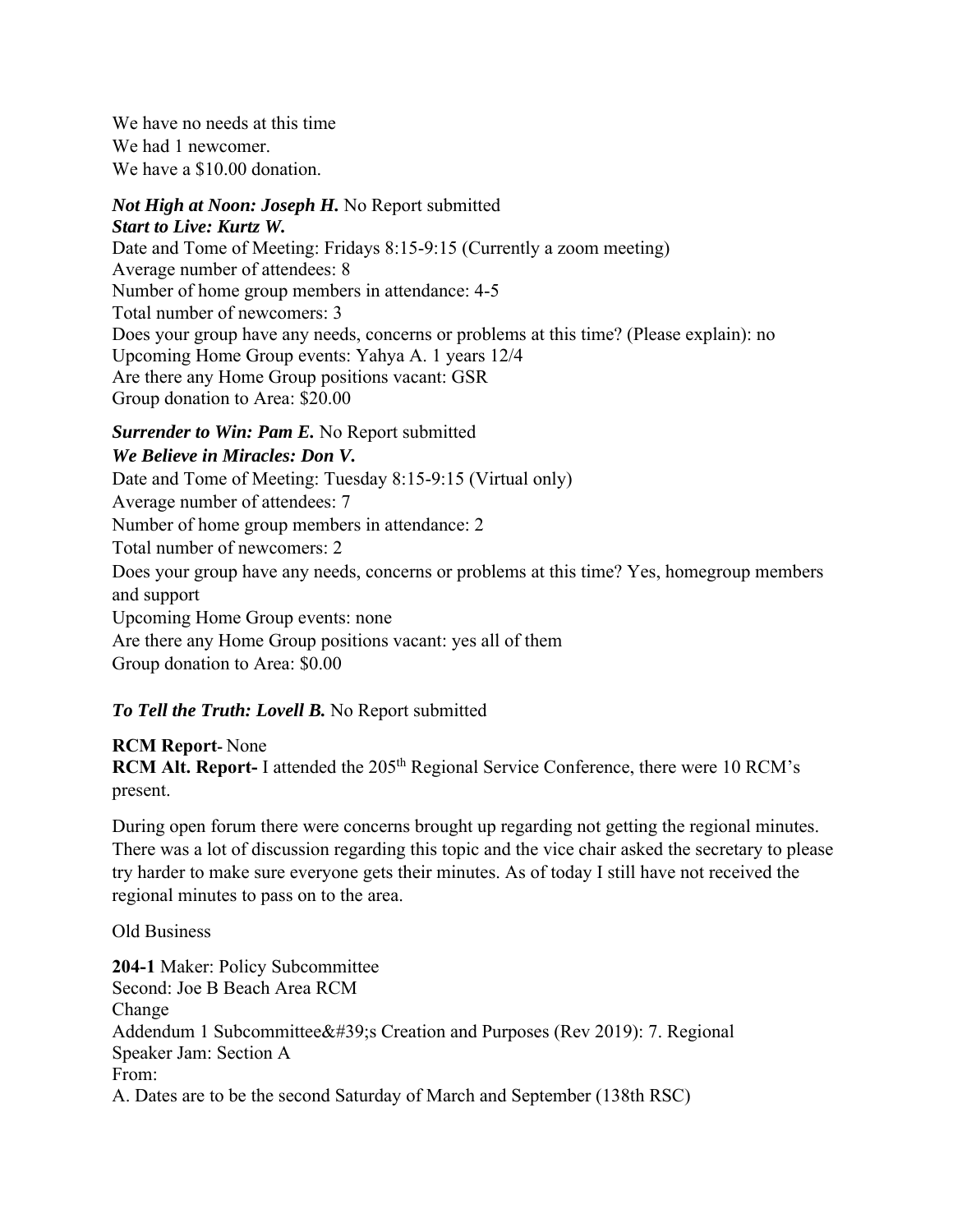i. (Dates may have to be change due to other Regional events or conflict in dates) To:

A. Suggested dates are the spring and fall

i. (Dates may have to be change due to other Regional events or conflict in dates) Change

Addendum 1 Subcommittee's Creation and Purposes (Rev 2019): 7. Regional Speaker Jam:

Section E

From:

E. Bids are to be turned in at the speaker jam. The Area selected will be selected by the subcommittee and announced by the second RSC after the speaker jam. To:

E. Bids are to be submitted to the Speaker Jam. Ninety days before proposed date. The Area selected should be selected 60 days prior to the event (Regional Speaker Jam) *Almost Heaven area votes yes (Moton passed)* 

## **Region:**

**Vice treasurer**: **Open (since 173rd) Treasurer: Open Speaker Jam: Open Regional Delegate: Open** (RD) Randy D. the (RDA) an automatic nominee was nominated and accepted.

There was no new business and the next RSC is December 19<sup>th</sup> 2020 it will be held virtual.

At this time, I need to inform the Area that due to my new work schedule I will be removing my name as a nominee for RCM-Alt at this time.

Thanks, ILS, Jennifer D.

# **STANDING COMMITTEE REPORTS**

**Convention Report:** The committee met on October 15<sup>th</sup> at 1:00 pm. We continue to look at the timeline and taking into account Covid-19. We are holding off contacting vendor tell later. However, we do have the 4H Center on their calendar.

The following positions are open Chair, Vice Chair, Entertainment, Hospitality, PI Arts & Graphics, Program Chair and Duties & Responsibilities. Please let your homegroup know these positions are available.

Our next meeting will be November 15, 2020 @ 1 pm.

ILS Almost Heaven Area Convention Committee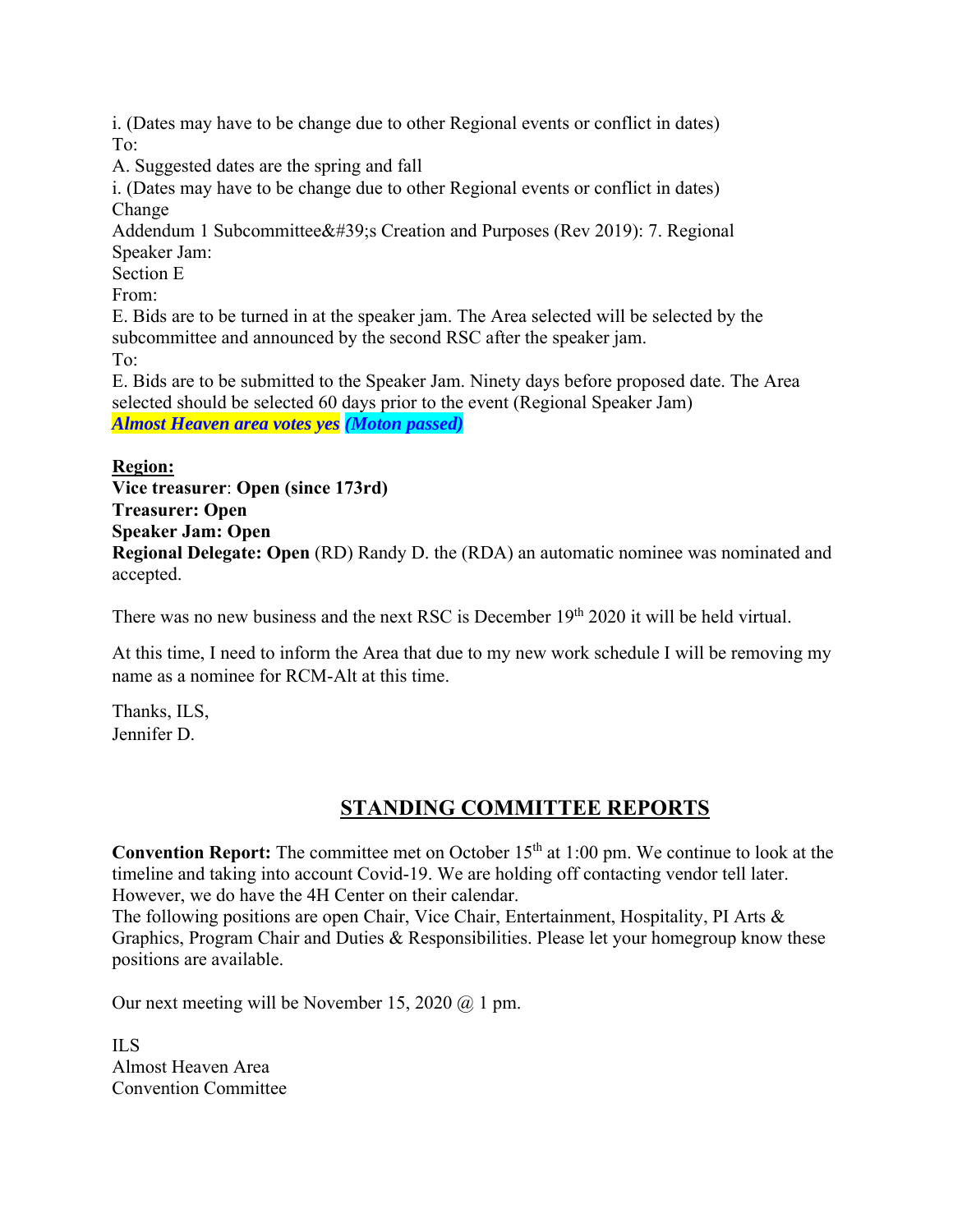Narcotics Anonymous

| <b>Literature Report:</b> |          |
|---------------------------|----------|
| <b>Beginning Balance</b>  | \$945.77 |
| Literature Deposit        | 46.32    |
| Balance                   | \$992.09 |
| Literature Ordered        | 0.00     |
| <b>Current Balance</b>    | \$992.09 |
| ILS,                      |          |
| LaRue N.                  |          |
|                           |          |

#### **LSU Report: Review and update of Tasks:**

We did an inventory of the literature that we are in need of and would like to place an order today.

We participated in 1 event this past month called Recovery Curious and was able to handout meeting list to potential members, family members and professionals.

We found out that the local Health Department in Hagerstown has the wrong phone # for our meetings on their webpage and we have been in contact with them to correct this.

Several members participated in the Regional PR event and came away with a host of ideals that we hope to share with our area.

We called the hotline to see how the phone services is working. We were able to get a person online that gave us the address to a meeting and sent a message that we wanted to talk to an addict. The addict got the text also.

Just a note. H&I is no longer able to go into Mountaineer Recovery until after Covid-19 cases go down. The process for having speakers and the attendance has been good. We look forward to going back in to carry the message. We also are aware that some of the people that attended the H&I meeting are attending meetings on the outside.

| Literature Order for PR                 | Order | Cost Each | Total        |
|-----------------------------------------|-------|-----------|--------------|
| IP 7 Am I an addict                     | 22    | .25       | 5.50         |
| IP 30 Mental Health in Recovery         | 100   | .33       | 33.00        |
| IP 17 For those in Treatment            | 33    | .33       | 17.82        |
| Item $\#$ 1600 The Group Booklet        | 81    | 1.00      | 81.00        |
| Item #2306 NA and Persons Receiving MAT | 32    | .32       | 8.00         |
| Subtotal 145.32<br>$2\%$<br>2.90        |       |           | Total 148.22 |

Our next meeting will be November 16, 2020 @ 6:30 p.m. It will be a virtual meeting as well.

https://us02web.zoom.us/j/84407835357

ILS, Almost Heaven Area Public Relations Task Group Almost Heaven Area Narcotics Anonymous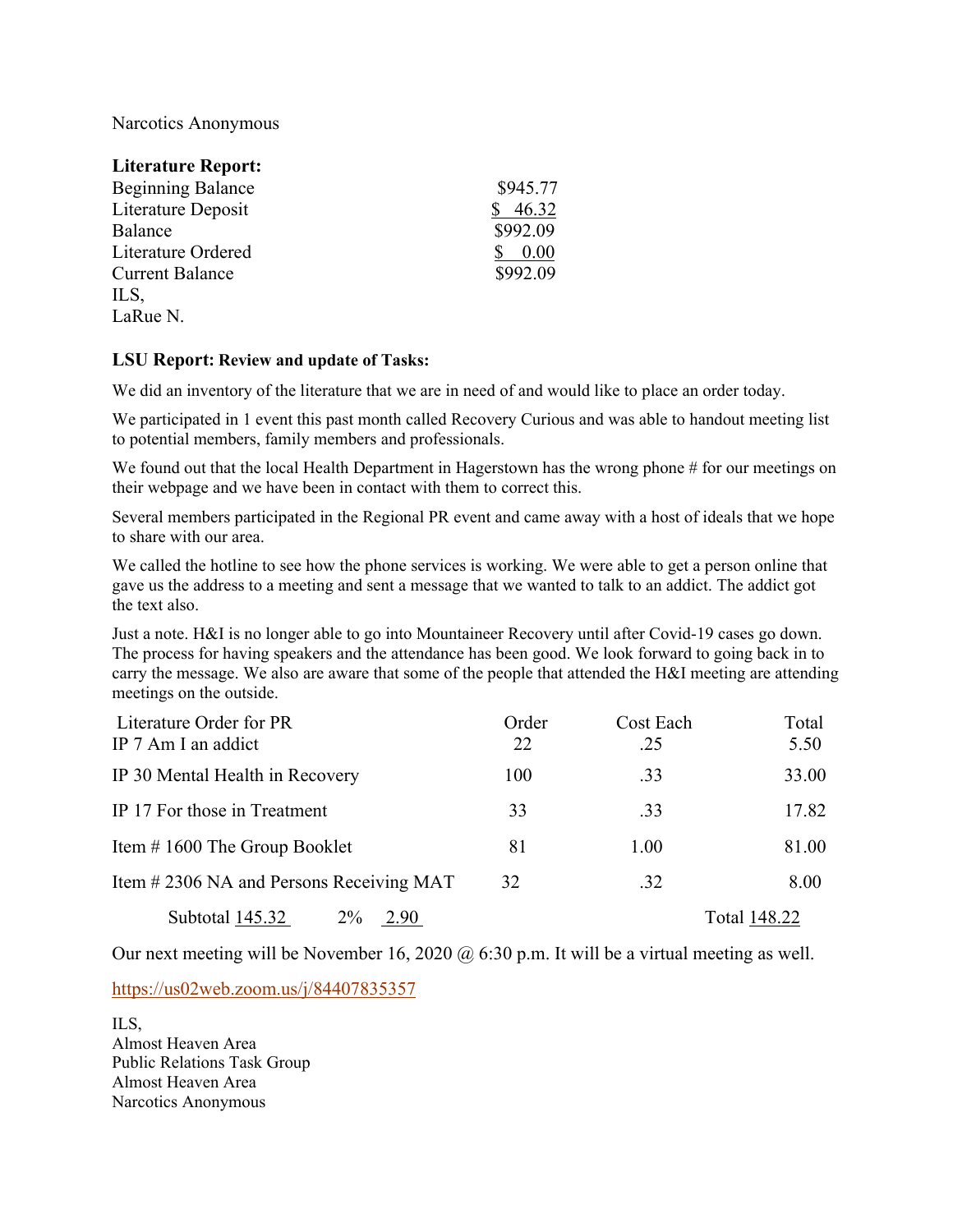**Policy Report:** The Policy subcommittee of the Almost Heaven Area of Narcotics Anonymous met on Friday, October 9 online before Start To Live. Two members were in attendance. We continued to work on making the latest proposed changes clear so they can be compared easily to the current policy. We will meet again at 7 pm on Friday, November 13, before Start To Live on zoom. All are welcome and encouraged to attend. The link is

https://us04web.zoom.us/j/729239454?pwd=TzVLd2pmbm5hcHFHUlRFUllLZEhudz09

ILS - Kurtz

# **Old Business**

## **Area:**

**1: Motion Maker:** New Hope **Second:** Surrender to Win

**Motion**: Under amendments of guidelines #3 all house keeping to be reported to area by policy chair.

**Intent:** To have accountability to area on any changes to policy. *Passed 8-0*

**2:** Surrender to win: concerns regarding possibility of closing the meeting, and concerns about not having access to the bank account. Change zoom meeting, confront the person with additional help along as well as involve the VA. If the meeting has to be closed then go ahead and do that. Possibly put it into policy a list of members that do not handle money. Talk to the VA and let them know what is going on without exactly going into details. Have a meeting with the person, 2 people meeting with her. Hold the individual accountable.

3: PR Concerns: meeting facility got shut down by Covid-19. Has moved the meeting to Men's Transitional Housing. if that is the case, is it open to both men and women. (We Do Recover Homegroup moved to the men's transitional House). If he doesn't show up at next area service, then we withhold their meeting info off the meeting list.

# **Regional:**

**204-1** Maker: Policy Subcommittee Second: Joe B Beach Area RCM Change Addendum 1 Subcommittee  $&\#39$ ; Creation and Purposes (Rev 2019): 7. Regional Speaker Jam: Section A From: A. Dates are to be the second Saturday of March and September (138th RSC) i. (Dates may have to be change due to other Regional events or conflict in dates) To: A. Suggested dates are the spring and fall i. (Dates may have to be change due to other Regional events or conflict in dates) Change Addendum 1 Subcommittee  $\&\#39$ ; Creation and Purposes (Rev 2019): 7. Regional Speaker Jam: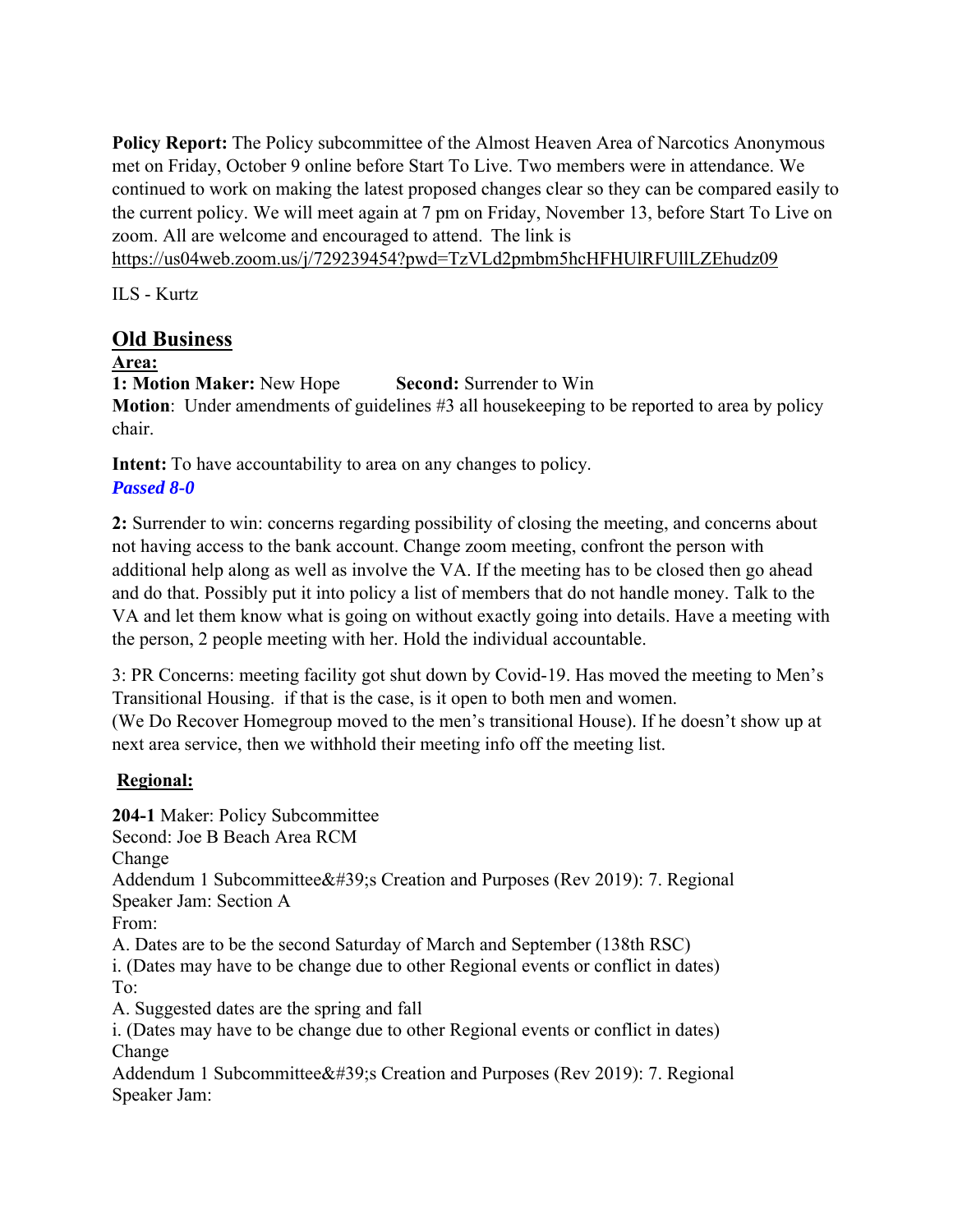Section E

From:

E. Bids are to be turned in at the speaker jam. The Area selected will be selected by the subcommittee and announced by the second RSC after the speaker jam.

To:

E. Bids are to be submitted to the Speaker Jam. Ninety days before proposed date. The Area selected should be selected 60 days prior to the event (Regional Speaker Jam)

# *Passed*

# **Trusted Servants Nominations/ Elections**

**Area:** 

**Chair: Open** Thaddeus M. mentioned back in Sept that he was interested in it but never actually accepted nomination for the position. However below are his qualifications **Vice Chair: Open Secretary: Open Treasurer: Open**. Crystal C. pro-tem for Dec. **RCM: Open RCM Alt: Open** Pam E. nominated and accepted **VRCC Rep: Open Convention Chair: Open Policy: Open Literature: Open,** LaRue N. Pro-Tem until someone steps up.

Qualifications for Thaddeus M in regards to the Chair position for area service:

Service: Chair of Area, Vice Chair, Chair of Several sub-committees -Area Convention Chair & Vice Chair, Several sub- committee Chairs, Regional Convention Vice Chair, Several sub committee Chairs, Vice Treasurer

**Region: Vice treasurer**: **Open (since 173rd) Treasurer: Open Speaker Jam: Open Regional Delegate: Open** (RD) Randy D. the (RDA) an automatic nominee was nominated and accepted.

Randy D automatic Nominee Qualifications I have 24 years clean, I have an NA sponsor who has an NA sponsor. WE are working and living steps, traditions, and concepts. I have sponsees in service. I have a home group Experience Strength and Hope. I have been the RDA2 for 2 years and the RDA for almost 2years.I have been to 2 World Service Conferences in the last 4 years. I am willing to serve. Randy D.

# **New Business**

# **AREA:**

1: Surrender to Win update: Someone informed the person after last area service, \$400.00 of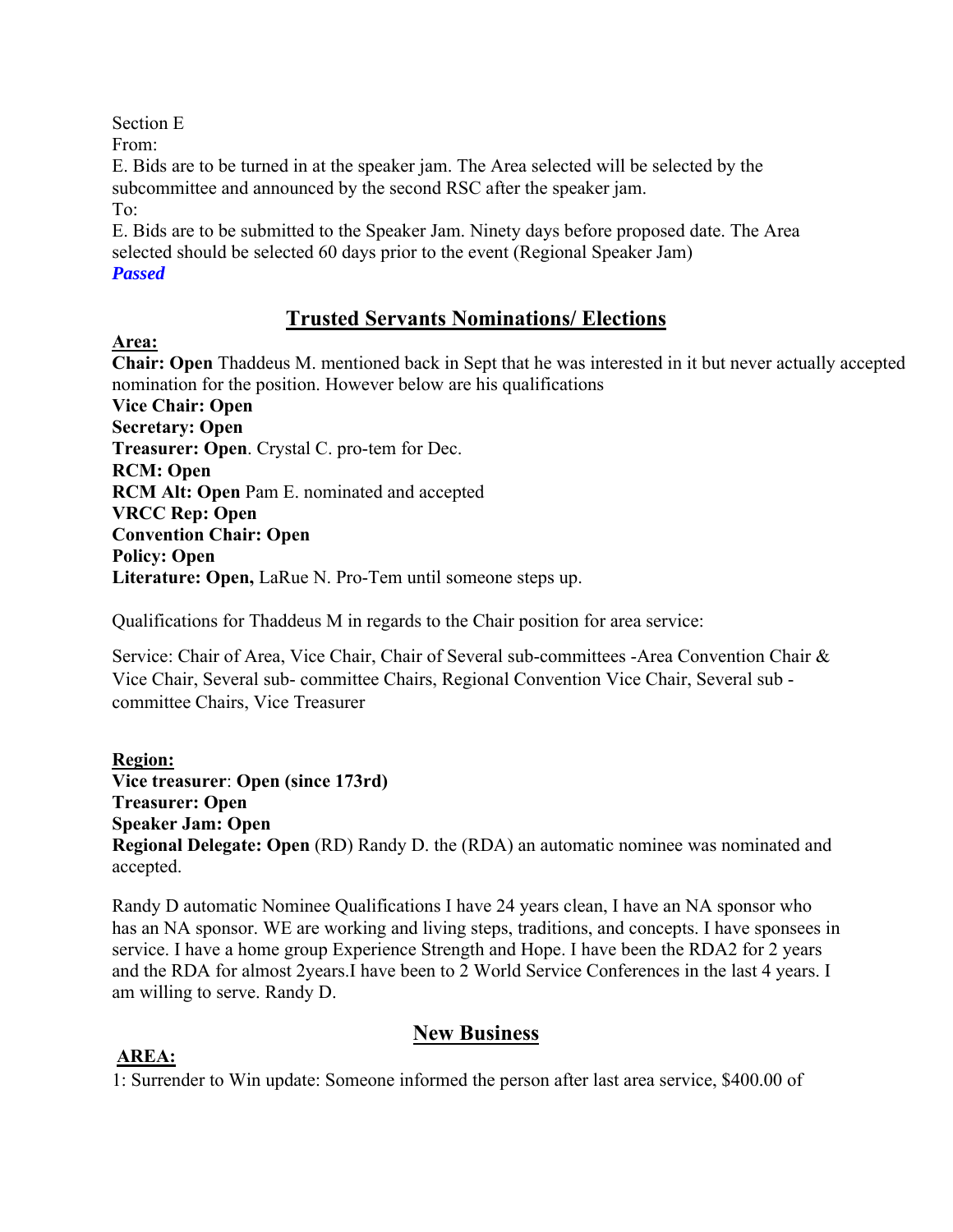\$500.00 was in the bank account. Still meeting regularly, Same number of meetings. Resolutionresolved tabled until the next GSR for Surrender to Win.

2: Proposed Budget: See Attachment

3: Special Events: Homegroups were asked about having a Virtual New Years Meeting at 12am on New Years Day and all homegroups present said yes to this ideal. Also, David W. will bring more information back about virtual game night at the next Area.

# **ANNOUNCEMENTS**

- 11/24 Misty M 2yrs @ New Hope Hybrid Meeting
- 10/10 Megan A.1yr @ Hope & Gratitude Virtual Meeting
- 11/13 Policy @ Start to Live @7pm Virtual Meeting https://us04web.zoom.us/j/729239454 Meeting ID: 729239454
- 11/16 PR. @ 6:30 pm Virtual Meeting https://us02web.zoom.us/j/88925332600 Meeting ID: 88925332600

11/15 Convention Committee Meeting @ 1pm Virtual Meeting https://us02web.zoom.us/j/88685319480

Meeting ID: 88685319480

# **ATTENDANCE**

| Joseph H.   | joseph448ph@gmail.com            | $(304)$ 283-0540   | GSR-Not High at Noon              |
|-------------|----------------------------------|--------------------|-----------------------------------|
| Sherry V.   | svorbach@live.com                | $(304)$ 261-0401   | RDA-2                             |
| LaRue N.    | laruenelson@yahoo.com            | $(304) 620 - 0687$ | Literature chair (pro-tem)        |
| Crystal C.  | cncampos@live.com                | (304) 886-9227     | Treasurer                         |
| Dave W.     | dwashington365@hotmail.com       | (301) 302-5767     | <b>PR</b>                         |
| Cedric W.   | cswgold@yahoo.com                | (301) 491-9392     | GSR – End of the Road             |
| Tho'mas G.  | tho $\text{masg}(a)$ hotmail.com | $(410)$ 224-5643   | GSR - It's A Brand New Day        |
| Jennifer D. | $d$ orseyjenn $4$ @gmail.com     | (304) 839 - 5449   |                                   |
| John C.     | johnclaybon2nd@gmail.com         | $(240)$ 452-6216   | GSR - Hope and Gratitude          |
| Lovell B.   | basic.lb35@gmail.com             |                    | GSR - To Tell the Truth           |
| Pam E.      | pamelae304@comcast.et            | $(304)$ 930-1624   | GSR-Surrender to Win              |
| Don V.      | dvorbach@comcast.net             | $(304)$ 261-2435   | <b>GSR-We Believe in Miracles</b> |
| Dan D.      | $dopsondan(a)$ hotmail.com       |                    | <b>GSR-Addicts Welcome</b>        |
| Kurtz W.    | jkurtz76@rocketmail.com          | (681) 242-9883     | <b>GSR Alt - Start to Live</b>    |

# **Area Service will be held on Saturday December 5th 2020 @ 1:30 p.m. on a Virtual Meeting**  Join Zoom Meeting https://us02web.zoom.us/j/87442021367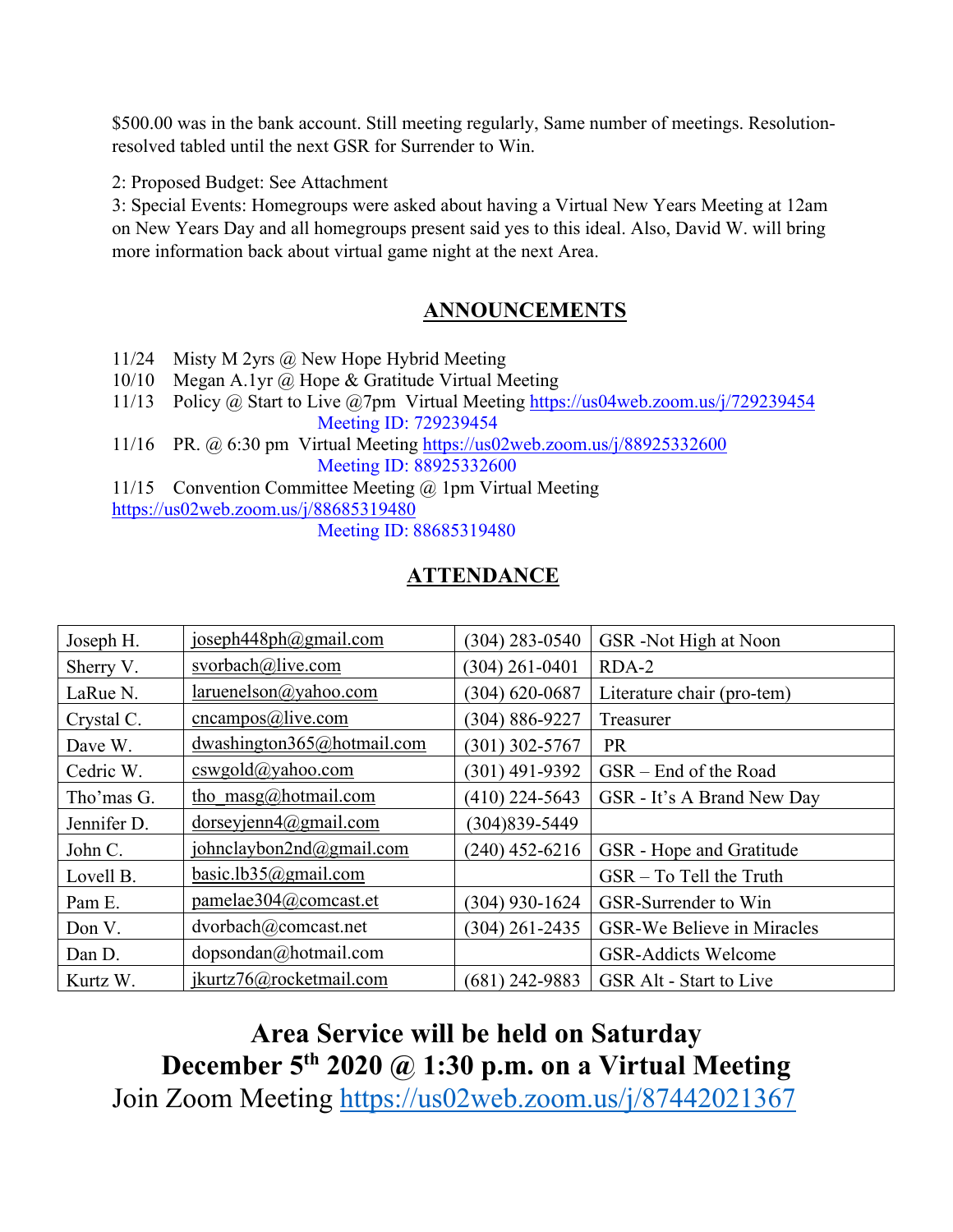# **Meeting ID: 87442021367**

 In Loving Service, Jennifer D.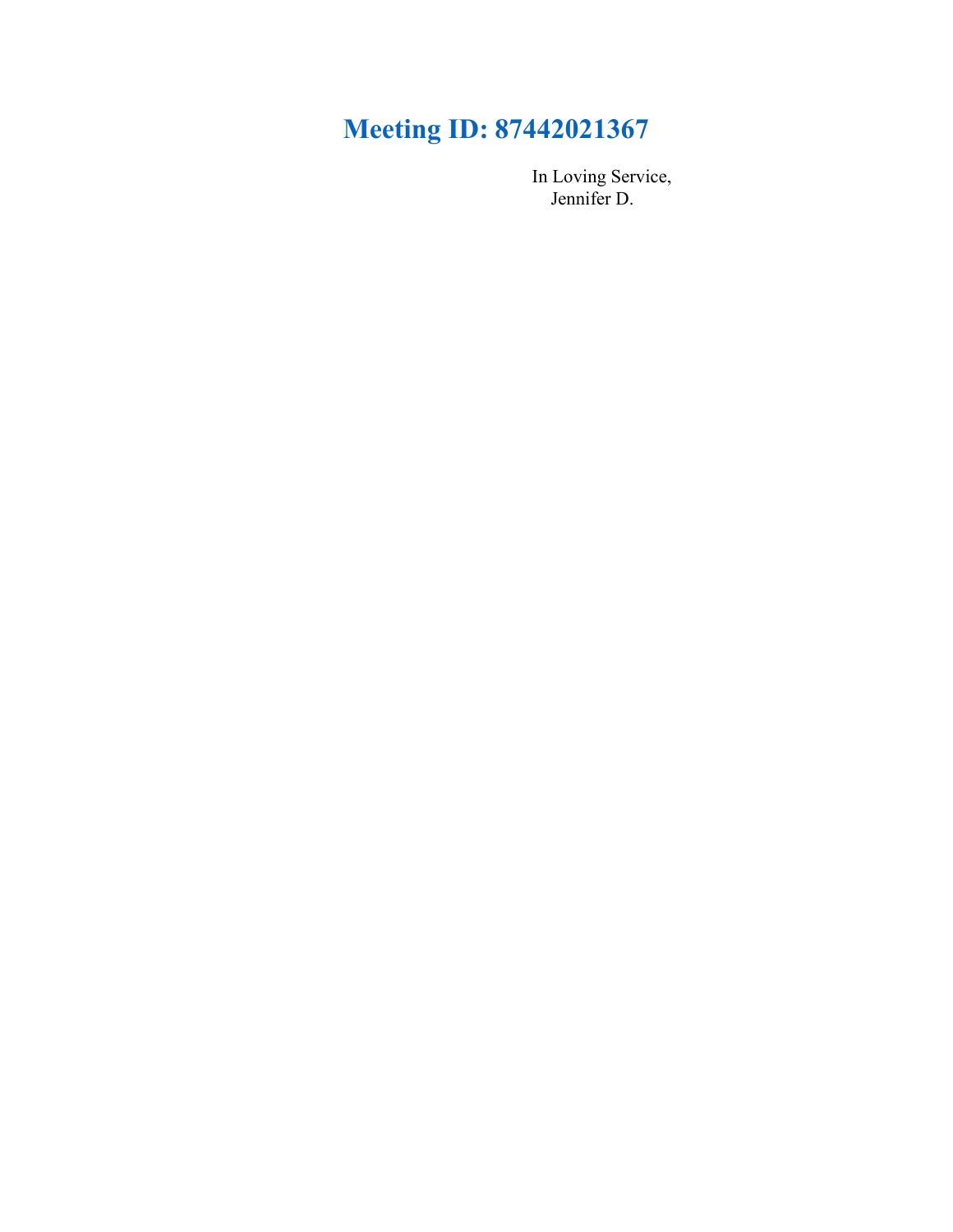| 10/3/2020                                           | <b>Month</b>   | <b>Day</b> | Year                                        |                  |
|-----------------------------------------------------|----------------|------------|---------------------------------------------|------------------|
|                                                     | <b>Bank</b>    |            | <b>Nov-2020</b>                             |                  |
| <b>Bank Statement Balance</b>                       | <b>Balance</b> | \$3,982.09 |                                             |                  |
|                                                     |                |            |                                             |                  |
| <b>Beginning Balance for Area Money</b>             |                | \$1,198.97 | red checks not cleared                      |                  |
|                                                     |                |            | blue check cleared                          |                  |
|                                                     |                |            |                                             |                  |
| <b>Donation to Deposit</b>                          |                | \$165.00   | Prudent Reserve 2020                        | \$821.97         |
|                                                     |                |            | Prudent Reserve 2019                        | \$751.11         |
| <b>Total</b>                                        |                | \$1,363.97 | Diff in Pudent Reserve this year \$70.86    |                  |
|                                                     |                |            | 1/6th Last Years Income                     |                  |
| <b>Prudent Reserve</b>                              |                | \$821.97   | 2020Prudent Reserve (cal)                   | \$4,913.80       |
| <b>Total Available funds</b>                        |                | \$542.00   | 2019Prudent Reserve (cal)                   | \$4,506.64       |
| Expenses-checks as needed*                          |                |            | ahana-treasurer@outlook.com                 |                  |
| Earmark for stand for Banner<br>Holding since 11-19 |                | \$72.30    | Donation made to the Region 2018 \$1,122.70 |                  |
| Eamark for fall 2020 meeting List                   | Was 224.70     | \$198.35   | Donation made to the NAWS 2018 \$910.73     |                  |
| CAR-NA Donation OCT/2020                            | 11/2/2020      | \$32.50    |                                             |                  |
| Earmark for Paper meeting list From over PR         | \$32.50        |            |                                             |                  |
| (Taken From EM Money for ML)                        | \$26.35        | \$58.85    | <b>NAWS Dontion July</b>                    | \$45.11          |
| Starter Packet for new meeting Transfer to Lit      |                | \$12.32    | <b>CAR-NA Dontion Sept</b>                  | \$19.50          |
| <b>PR Literature</b>                                | CK 543         | \$171.00   |                                             |                  |
| IP 7 Am I an addict                                 |                |            |                                             |                  |
| IP 30 Mental Health in Recovery                     |                |            |                                             |                  |
| IP 17 For those in Treatment                        |                |            |                                             |                  |
| Item # 1600 The Group Booklet                       |                |            |                                             |                  |
| Item # 2306 NA and Persons Receiving MAT            |                |            |                                             |                  |
| <b>CAR-NA Donation</b>                              | Paypal         | \$1.80     |                                             |                  |
| <b>NAWS Donation</b>                                | Paypal         | \$1.79     |                                             |                  |
| <b>Total Expenses</b>                               |                | \$548.91   | blue check cleared                          |                  |
|                                                     |                |            | red checks not cleared                      |                  |
|                                                     |                |            |                                             | -\$3.45 one half |
| Total Available Area Funds above Prudent Reserve    |                | \$6.91     |                                             |                  |
|                                                     |                |            | red checks not cleared                      |                  |
| <b>Ending Balance for area in bank</b>              |                | \$815.06   | blue check cleared                          |                  |
|                                                     |                |            |                                             |                  |
| <b>Beginning Balance for Literature Sales</b>       |                | \$945.77   |                                             |                  |
| <b>Income to Deposit</b>                            |                | \$46.32    |                                             |                  |
| <b>Current Balance</b>                              |                | \$992.09   |                                             |                  |
| <b>Expenses other than literature order</b>         |                |            |                                             |                  |
| Literature Order                                    |                |            |                                             |                  |
|                                                     |                |            |                                             |                  |
|                                                     |                |            |                                             |                  |
| <b>Total expenses</b>                               |                | \$0.00     |                                             |                  |
| <b>Ending Balance in Bank after deposit</b>         |                | \$992.09   |                                             |                  |
|                                                     |                |            |                                             |                  |
| <b>Beginning Balance for Special Events</b>         |                | \$1,837.35 |                                             |                  |
| <b>Income to Deposit</b>                            |                |            |                                             |                  |
| <b>Total Expenses</b>                               |                |            |                                             |                  |
|                                                     |                | \$0.00     |                                             |                  |
|                                                     |                |            |                                             |                  |
| <b>Ending Balance in Bank</b>                       |                | \$1,837.35 |                                             |                  |
|                                                     |                |            | <b>NAWS Donation 2020</b>                   | \$380.63         |
| <b>Grand Total in Bank for All Three Accounts</b>   |                | \$3,644.50 |                                             |                  |
|                                                     |                |            | <b>Regional Donation 2020</b>               | \$486.28         |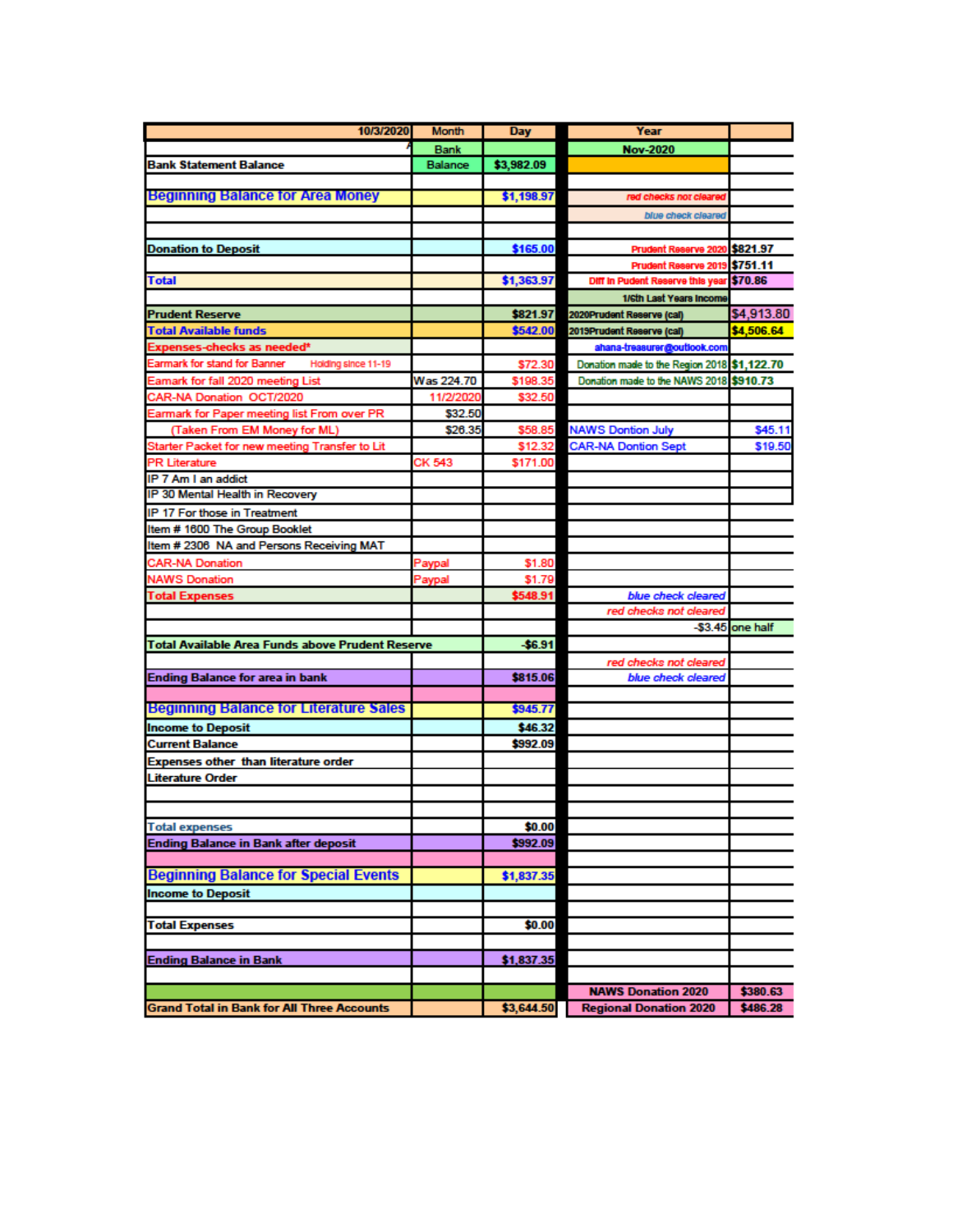| Almost Heaven Area Motion |  |  |
|---------------------------|--|--|
|---------------------------|--|--|

| 11/07/2020<br>Date:                   |                         | Motion Number:                                                                        |                       |            |            |
|---------------------------------------|-------------------------|---------------------------------------------------------------------------------------|-----------------------|------------|------------|
| LSU<br><b>Motion Marker:</b>          | Second:                 |                                                                                       |                       |            |            |
|                                       |                         | Intent: To be financially responsible and to follow the Almost Heaven Area Guidelines |                       |            |            |
| 21 Budget Proposal                    |                         |                                                                                       |                       |            |            |
|                                       |                         |                                                                                       |                       |            |            |
|                                       |                         |                                                                                       | <b>Area Donations</b> |            | change     |
| Rent                                  | \$100.00                | Monies, lit, meeting list, Books                                                      | <b>Date</b>           | <b>AMT</b> | \$140.00   |
| Misc. Supplies                        | \$30.00                 | Checks/Receipts/postage/etc.                                                          |                       |            | \$30.00    |
| <b>Meeting Lists</b>                  | \$555.95                | \$200 x 4 printings                                                                   | <b>Oct-19</b>         | \$384.67   | \$364.05   |
| <b>RCM</b>                            | \$100.00                | <b>Hotel and Gas</b>                                                                  | <b>Nov-19</b>         | \$174.44   | \$150.00   |
| <b>RCM Alt</b>                        | \$100.00                | <b>Hotel and Gas</b>                                                                  | <b>Dec-19</b>         | \$251.00   | \$50.00    |
| <b>Policy Copies</b>                  | \$30.00                 | 1 Policy to each GSR                                                                  | $Jan-20$              | \$134.30   | \$30.00    |
| Minutes Copies/Postage                | \$5.00                  | GSR's mailed if needed                                                                | Feb-20                | \$319.41   | \$0.00     |
| <b>Starter Packs</b>                  | \$13.00                 | 1 new meeting starter pack                                                            | <b>Mar-20</b>         | \$312.47   | \$12.00    |
| Website-hosting                       | \$239.76                | Hosting                                                                               | Apr-20                | \$0.00     | $-$39.76$  |
| Website-domain Name                   | \$21.58                 | Domain Name                                                                           | <b>May-20</b>         | \$0.00     | $-$21.58$  |
| <b>PR Budget</b>                      | \$250.00                | See breakdown below                                                                   | <b>Jun-20</b>         | \$200.00   | \$200.00   |
| <b>Public Domain Literature</b>       | \$350.00                | See breakdown below                                                                   | $Jul-20$              | \$95.00    | \$200.00   |
| <b>H&amp;I Budget</b>                 | \$150.00                | See breakdown below                                                                   | Aug-20                | \$85.00    | \$183.00   |
| <b>VRCC</b>                           | \$50.00                 | 6x to Charlottesville, VA                                                             | Sep-20                | \$145.00   | \$150.00   |
| P.O. Box pay in Sept                  | \$106.00                | Annual Fee P.O. Box                                                                   |                       |            | $-$14.00$  |
|                                       |                         |                                                                                       |                       |            | \$1,433.71 |
|                                       |                         | Income from 2020 cycle                                                                |                       | \$2,101.29 |            |
|                                       |                         |                                                                                       |                       |            |            |
| Total                                 | \$2,101.29              |                                                                                       |                       |            |            |
| <b>PR Budget</b>                      |                         |                                                                                       |                       |            |            |
|                                       | Member Survey 2301      | <b>Basic Text</b>                                                                     | <b>PR</b> week        |            |            |
| <b>Information About NA 2302</b>      |                         | <b>It Works</b>                                                                       |                       |            |            |
| A: A Resource in your Community 1604  |                         | Other PR items as needed                                                              |                       |            |            |
| NA and Persons Receiving MAT          |                         | <b>Vendors Fee</b>                                                                    |                       |            |            |
|                                       | <b>Misc Expenses</b>    | Meeting List per quarter                                                              |                       |            |            |
|                                       |                         |                                                                                       |                       |            | \$250.00   |
| <b>Public Domain Lit Pkg</b>          | come to NA              | Meeting List per quarter                                                              |                       |            |            |
| i.e. Hosp/Health Lobbies              | I an Addict             | Other PR items as needed                                                              |                       |            |            |
| <b>Court House</b>                    | ing Addicts             |                                                                                       |                       |            |            |
| <b>Probation</b>                      | ung People              |                                                                                       |                       |            |            |
| etc                                   | Newcomer                |                                                                                       |                       |            |            |
| #29 An Introduction to NA Meetings    |                         |                                                                                       |                       |            |            |
|                                       | Misc Expenses           |                                                                                       |                       |            |            |
| <b>Total</b>                          |                         |                                                                                       |                       |            | \$350.00   |
| <b>Hospital and</b>                   | come to NA              |                                                                                       |                       |            |            |
| <b>Institutions Budget</b>            | I an Addict             |                                                                                       |                       |            |            |
|                                       | <b>Behind the Walls</b> |                                                                                       |                       |            |            |
|                                       | #9 Living the Program   |                                                                                       |                       |            |            |
| 3 By Young Addicts, For Young Addicts |                         |                                                                                       |                       |            |            |
|                                       | #16 For the Newcomer    |                                                                                       |                       |            |            |
|                                       |                         |                                                                                       |                       |            |            |